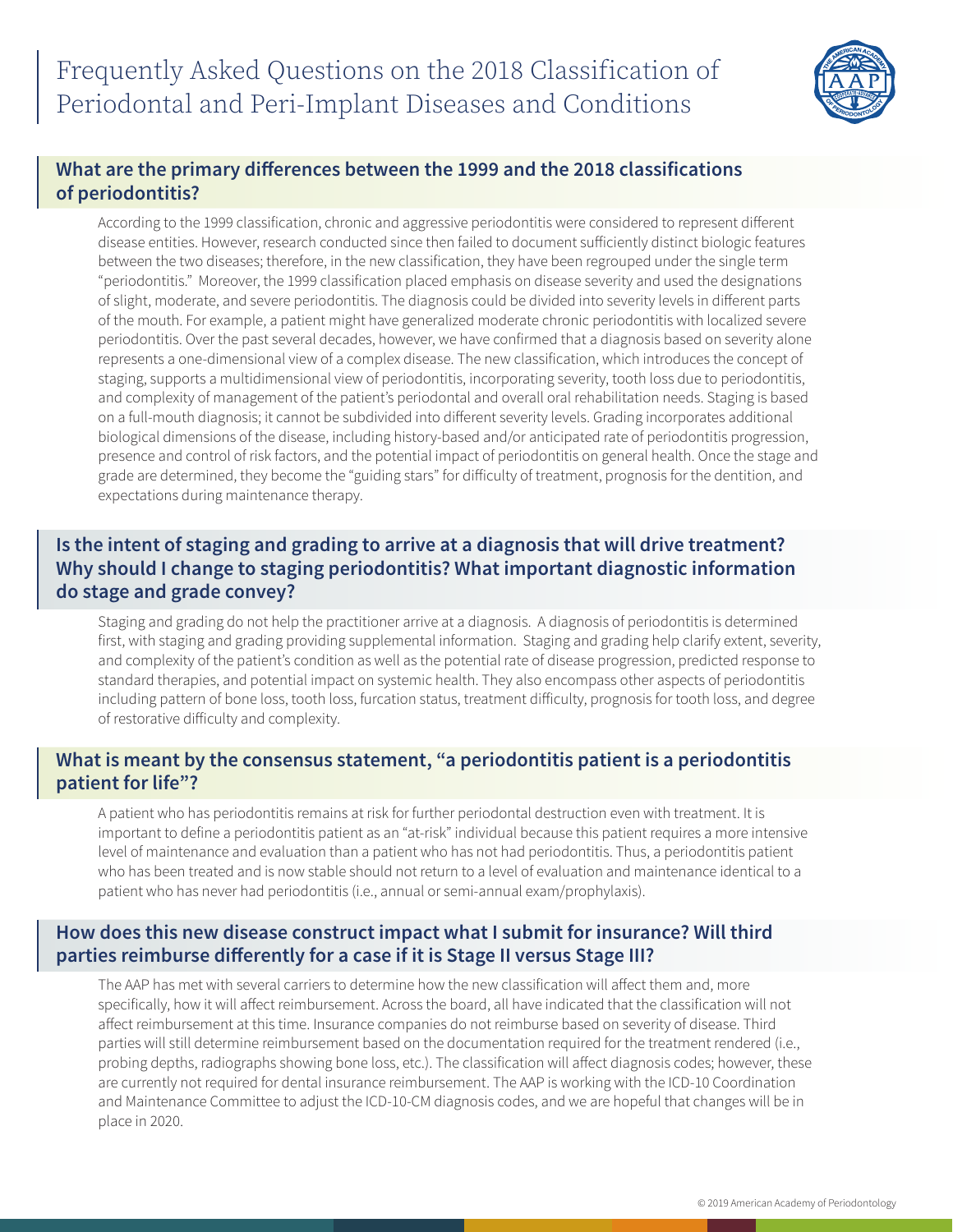

## **How does a clinician arrive at the proper stage for periodontitis?**

 **Stage I** periodontitis (mild disease) patients will have probing depths ≤4 mm, CAL ≤1-2 mm, horizontal bone loss, and will require non-surgical treatment. No post-treatment tooth loss is expected, indicating the case has a good prognosis going into maintenance.

**Stage II** periodontitis (moderate disease) patients will have probing depths ≤5 mm, CAL ≤3-4 mm, horizontal bone loss, and will require non-surgical and surgical treatment. No post-treatment tooth loss is expected, indicating the case has a good prognosis going into maintenance.

**Stage III** periodontitis (severe disease) patients will have probing depths ≥6 mm, CAL ≥5 mm, and may have vertical bone loss and/or furcation involvement of Class II or III. This will require surgical and possibly regenerative treatments. There is the potential for tooth loss from 0 to 4 teeth. The complexity of implant and/or restorative treatment is increased. The patient may require multi-specialty treatment. The overall case has a fair prognosis going into maintenance.

**Stage IV** periodontitis (very severe disease) patients will have probing depths ≥6 mm, CAL ≥5 mm, and may have vertical bone loss and/or furcation involvement of Class II or III. Fewer than 20 teeth may be present and there is the potential for tooth loss of 5 or more teeth. Advanced surgical treatment and/or regenerative therapy may be required, including augmentation treatment to facilitate implant therapy. Very complex implant and/or restorative treatment may be needed. The patient will often require multi-specialty treatment. The overall case has a questionable prognosis going into maintenance.

#### **How do I apply extent/distribution?**

Once the stage is determined then the percentage of teeth affected by periodontitis is assessed. This provides information about how many teeth are affected by periodontitis, which is expressed as localized or generalized. It does not give information about the percentage of teeth with slight, moderate, or severe destruction. Distribution refers to affected teeth, such as first molars and/or incisors, which is a totally different type of clinical presentation that should be noted and may have treatment implications.

## **Can I use a stage for each quadrant or sextant like I did with a severity-based diagnosis of slight, moderate, or severe?**

 **No.** Staging is designed to give information about the whole mouth, relative to the severity and complexity. The stage will also inform the clinician of the initial difficulty and complexity of required treatment as well as expected prognosis since it provides some perspective on the individual patient's response to the disease challenge at the time of the examination.

 For example, a patient in his 30s or 40s with past destruction and case complexity consistent with Stage III or IV should be considered very differently than a patient with Stage I or II disease and complexity.

#### **Does the area with the most severe destruction determine the stage?**

 **Yes.** The staging system is designed to highlight the patient's most severe areas of destruction, which usually require more complex case management.

For example, when a patient has periodontitis with a combination of generalized mild (CAL 1-2 mm, PD ≤4 mm) to moderate destruction (CAL 3-4 mm, PD ≤5 mm) and localized severe destruction (CAL ≥5 mm, PD ≥6 mm), he/ she would be given a diagnosis of Generalized Periodontitis: Stage III or possibly IV if ≥5 teeth are missing due to periodontitis.

# **If a patient is missing teeth due to periodontitis and the clinician must extract additional teeth due to periodontitis, do these teeth also count as being lost to periodontitis?**

 **Yes.** In the staging table, tooth loss is defined as "tooth loss due to periodontitis." Tooth loss should include those teeth planned for extraction due to periodontitis as part of active therapy.

 For example, if a patient diagnosed with periodontitis had previously lost two teeth due to periodontal disease and he/she now has an additional three teeth that clearly require extraction due to periodontal destruction, those teeth planned for extraction should be included in the count of teeth "lost due to periodontitis." Thus, the patient would have five teeth lost due to periodontitis and would be classified as Stage IV.